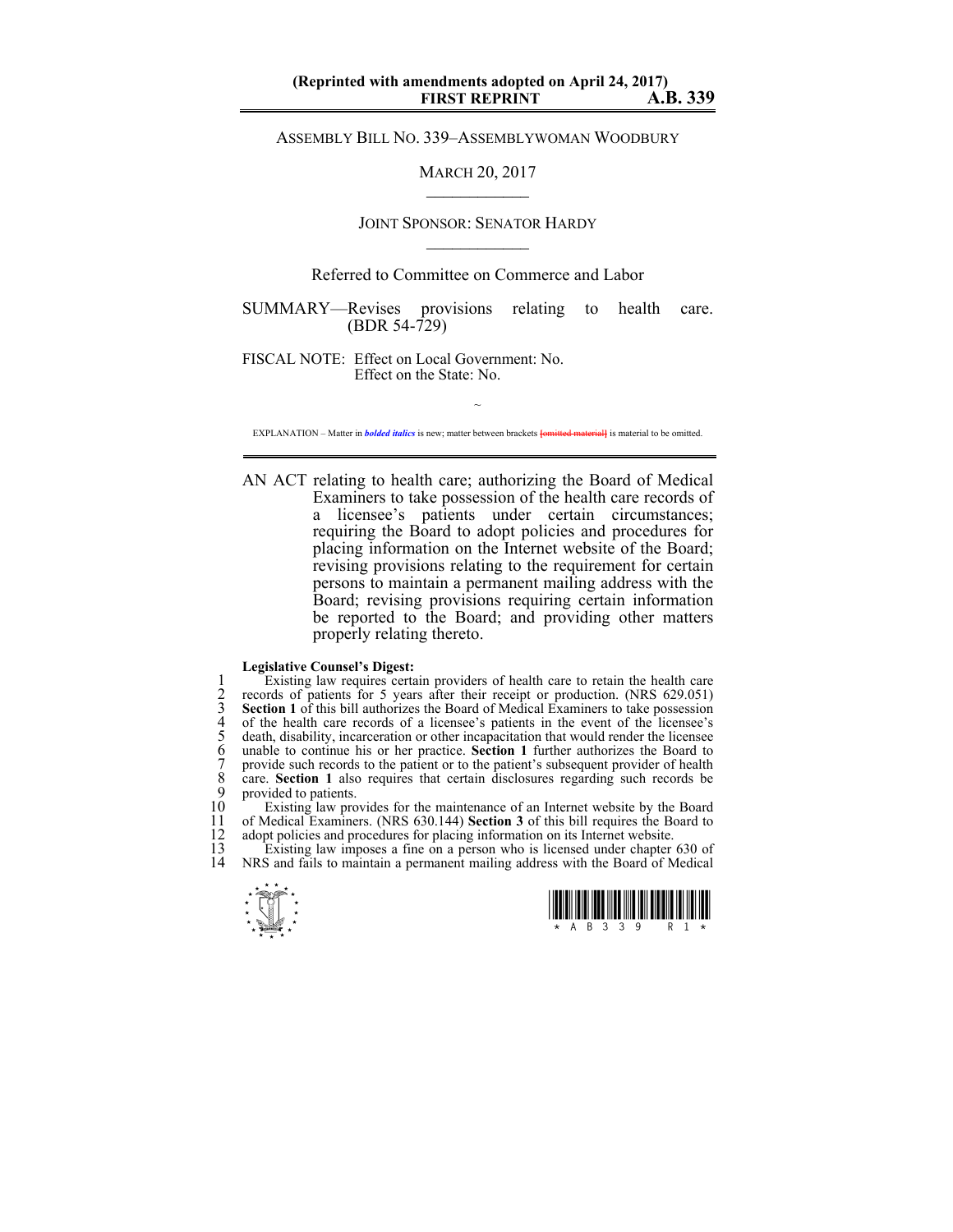15 Examiners. (NRS 630.254) Existing law similarly imposes a fine on an inactive 16 registrant for such a failure. (NRS 630.255) Sections 5 and 6 of this bill authorize, 16 registrant for such a failure. (NRS 630.255) **Sections 5 and 6** of this bill authorize, 17 rather than require, the Board to impose such fines.<br>18 Existing law requires persons who are licens

18 Existing law requires persons who are licensed to practice medicine by the 19 Board of Medical Examiners to make certain reports to the Board concerning 19 Board of Medical Examiners to make certain reports to the Board concerning<br>20 surgeries requiring conscious sedation, deep sedation or general anesthesia which<br>21 were performed by the holder of the license and the occu surgeries requiring conscious sedation, deep sedation or general anesthesia which were performed by the holder of the license and the occurrence of any sentinel 22 events arising from those surgeries. The Board is required to submit the reports to 23 the Division of Public and Behavioral Health of the Department of Health and 24 Human Services. (NRS 449.447, 630.30665) **Sections 8.5 and 10** of this bill revise these reporting requirements.

THE PEOPLE OF THE STATE OF NEVADA, REPRESENTED IN

SENATE AND ASSEMBLY, DO ENACT AS FOLLOWS:

**Section 1.** Chapter 630 of NRS is hereby amended by adding 2 thereto a new section to read as follows: *1. If a licensee becomes incapable of keeping his or her office open because of death, disability, incarceration or any other incapacitation, the Board may take possession of the health care records kept by the licensee of his or her patients pursuant to NRS 629.051 to: (a) Make a patient's health care records available to the patient either directly or through a third-party vendor; or (b) Forward a patient's health care records to the patient's subsequent provider of health care. 2. A licensee shall post, in a conspicuous place in each location at which the licensee provides health care services, a sign which discloses to patients that their health care records may be accessed by the Board pursuant to subsection 1. 3. When a licensee provides health care services for a patient for the first time, the licensee shall deliver to the patient a written statement which discloses to the patient that the health care records of the patient may be accessed by the Board pursuant to subsection 1. 4. The Board shall adopt: (a) Regulations prescribing the form, size, contents and placement of the sign and written statement required pursuant to this section; and (b) Any other regulations necessary to carry out the provisions of this section.* 

*5. As used in this section, "health care records" has the meaning ascribed to it in NRS 629.021.* 

**Sec. 2.** (Deleted by amendment.)



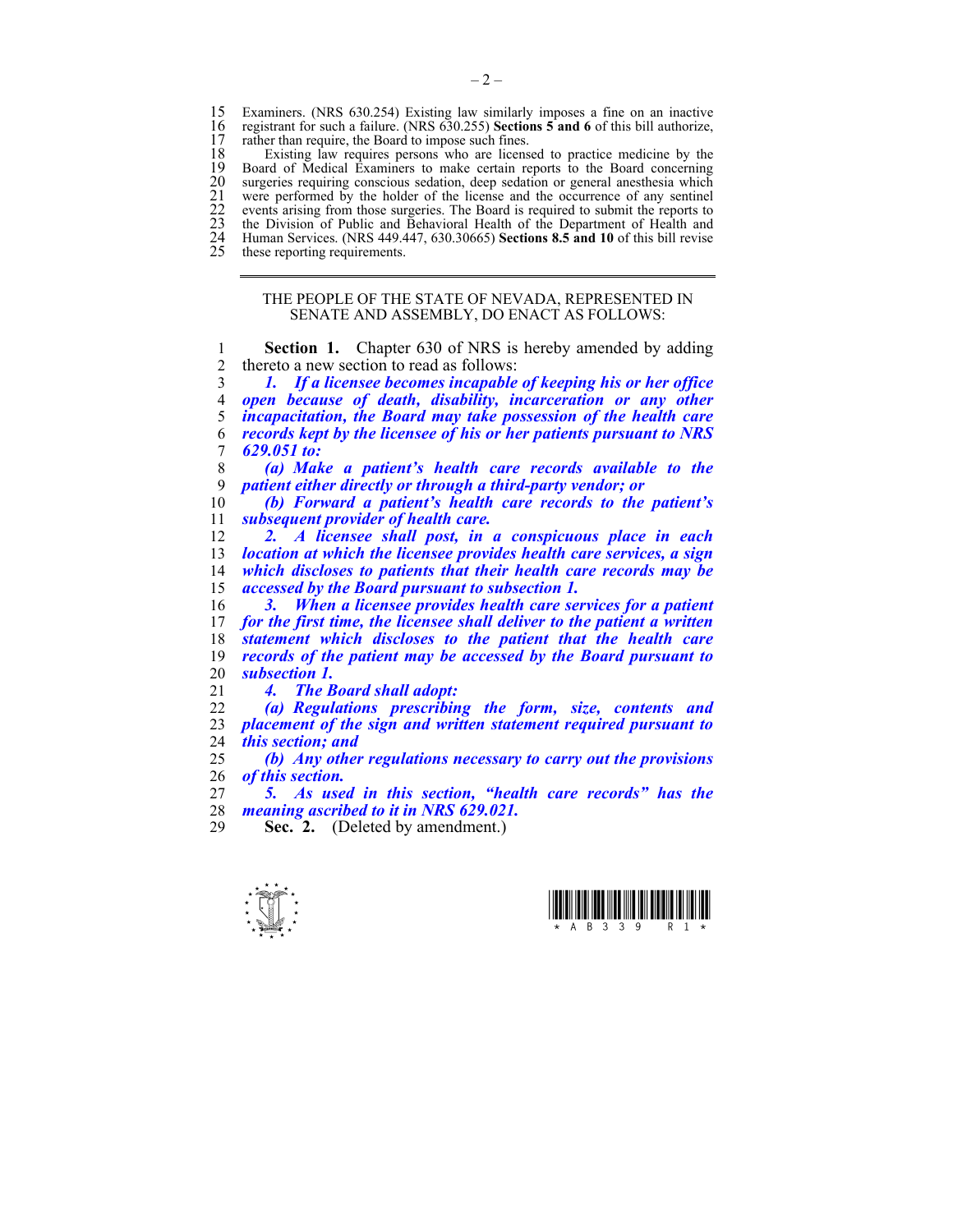**Sec. 3.** NRS 630.144 is hereby amended to read as follows:<br>2 630.144 1 The Board shall maintain a website on 2 630.144 1. The Board shall maintain a website on the 3 Internet or its successor. 4 2. **[**Except as otherwise provided in this section, a member or employee of the Board shall not place any information on the 6 Internet website maintained by the Board without the approval of 7 the Executive Director and the Board. A member or employee of the 8 Board shall submit any information proposed to be placed on the 9 Internet website to the Executive Director for approval. Upon 10 approving the proposal, the Executive Director shall present the 11 proposal to the Board for approval at its next regularly scheduled 12 meeting.**]** *The Board shall adopt policies and procedures for* 

13 *placing information on its Internet website.* 14 3. The Board shall place on its Internet website *:* **[**, without

15 having to approve the placement at a meeting:**]**

16 (a) Each application form for the issuance or renewal of a license issued by the Board pursuant to this chapter.

18 (b) A list of questions that are frequently asked concerning the 19 processes of the Board and the answers to those questions.

20 (c) An alphabetical list, by last name, of each **[**physician**]** 21 *licensee* and a brief description of each disciplinary action, if any, 22 taken against the **[**physician,**]** *licensee,* in this State and elsewhere, 23 which relates to **[**the**]** *his or her* practice **[**of medicine**]** and which is 24 noted in the records of the Board. The Board shall include, as part of 25 the list on the Internet website, the name of each **[**physician**]** 26 *licensee* whose license has been revoked by the Board. The Board 27 shall make the list on the Internet website easily accessible and user 28 friendly for the public.

29 (d) All financial reports received by the Board.

30 (e) All financial reports prepared by the Board.

31 (f) Any other information that the Board is required to place on 32 its Internet website pursuant to any other provision of law.

33 **Sec. 3.5.** NRS 630.167 is hereby amended to read as follows:

34 630.167 In addition to any other requirements set forth in this 35 chapter, each applicant for a license to practice medicine, *including,*  36 *without limitation, an expedited license pursuant to NRS 630.1606*  37 *or 630.1607 or chapter 629A of NRS, and each applicant for a*  38 *license* to practice as a perfusionist, to practice as a physician 39 assistant or to practice respiratory care shall submit to the Board a 40 complete set of fingerprints and written permission authorizing the 41 Board to forward the fingerprints to the Central Repository for 42 Nevada Records of Criminal History for submission to the Federal 43 Bureau of Investigation for its report. Any fees or costs charged by 44 the Board for this service pursuant to NRS 630.268 are not 45 refundable.



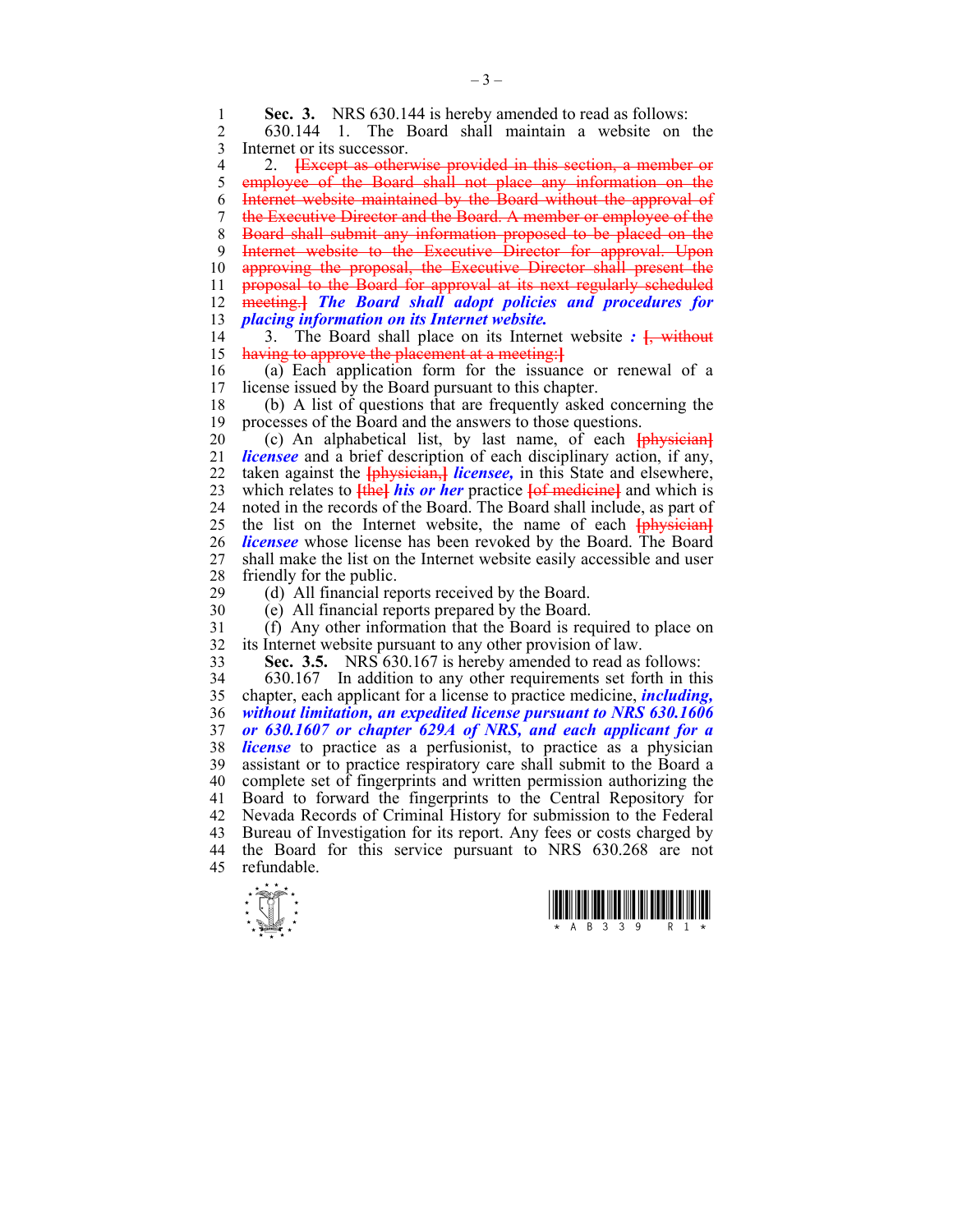1 **Sec. 4.** (Deleted by amendment.)<br>2 **Sec. 5.** NRS 630 254 is hereby an

**Sec. 5.** NRS 630.254 is hereby amended to read as follows:

3 630.254 1. Each licensee shall maintain a permanent mailing 4 address with the Board to which all communications from the Board<br>5 to the licensee must be sent. A licensee who changes his or her 5 to the licensee must be sent. A licensee who changes his or her 6 permanent mailing address shall notify the Board in writing of the 7 new permanent mailing address within 30 days after the change. If a 8 licensee fails to notify the Board in writing of a change in his or her 9 permanent mailing address within 30 days after the change, the 10 Board:

11 (a) **[**Shall**]** *May* impose upon the licensee a fine not to exceed 12 \$250; and

13 (b) May initiate disciplinary action against the licensee as provided pursuant to paragraph (j) of subsection 1 of NRS 630.306.

15 2. Any licensee who changes the location of his or her office in 16 this State shall notify the Board in writing of the change before 17 practicing at the new location.

18 3. Any licensee who closes his or her office in this State shall:

19 (a) Notify the Board in writing of this occurrence within 14 days 20 after the closure; and

21 (b) For a period of 5 years thereafter, unless a longer period of 22 retention is provided by federal law, keep the Board apprised in 23 writing of the location of the medical records of the licensee's 24 patients.

25 4. In addition to the requirements of subsection 1, any licensee 26 who performs any of the acts described in subsection 3 of NRS 27 630.020 from outside this State or the United States shall maintain 28 an electronic mail address with the Board to which all communications from the Board to the licensee may be sent communications from the Board to the licensee may be sent.

30 **Sec. 6.** NRS 630.255 is hereby amended to read as follows:

31 630.255 1. Any licensee who changes the location of his or 32 her practice of medicine from this State to another state or country, 33 has never engaged in the practice of medicine in this State after 34 licensure or has ceased to engage in the practice of medicine in this 35 State for 12 consecutive months may be placed on inactive status by 36 order of the Board.

37 2. Each inactive **[**registrant**]** *licensee* shall maintain a 38 permanent mailing address with the Board to which all 39 communications from the Board to the **[**registrant**]** *licensee* must be 40 sent. An inactive **[**registrant**]** *licensee* who changes his or her 41 permanent mailing address shall notify the Board in writing of the 42 new permanent mailing address within 30 days after the change. If 43 an inactive **[**registrant**]** *licensee* fails to notify the Board in writing 44 of a change in his or her permanent mailing address within 30 days



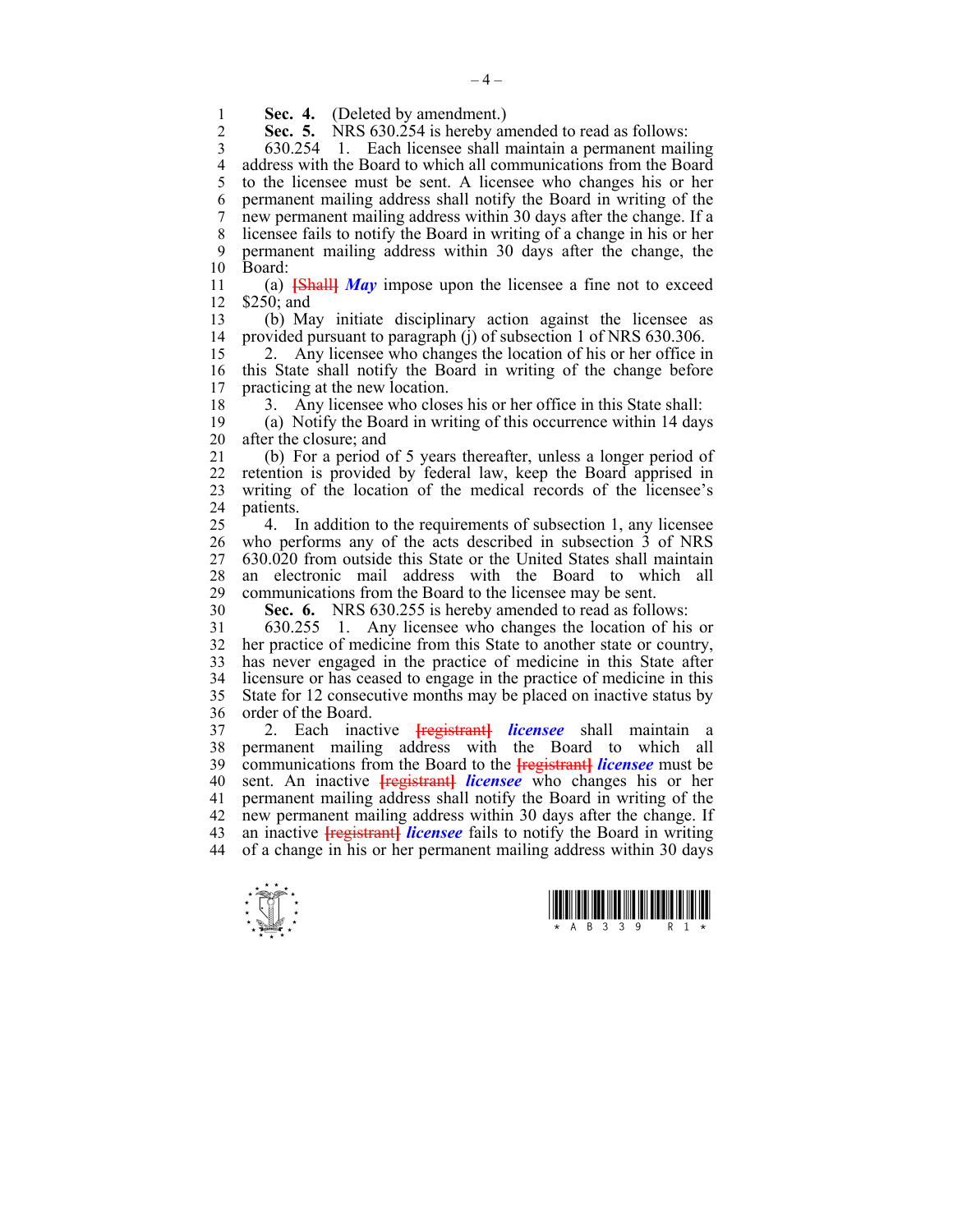1 after the change, the Board **[shall]** *may* impose upon the **[**registrant]<br>2 *licensee* a fine not to exceed \$250 *licensee* a fine not to exceed \$250.

3 3. In addition to the requirements of subsection 2, any licensee 4 who changes the location of his or her practice of medicine from<br>5 this State to another state or country land any inactive registrant this State to another state or country **[and any inactive registrant]** 6 shall maintain an electronic mail address with the Board to which all 7 communications from the Board to him or her may be sent.

8 4. Before resuming the practice of medicine in this State, the 9 inactive **[**registrant**]** *licensee* must:

10 (a) Notify the Board in writing of his or her intent to resume the 11 practice of medicine in this State;

12 (b) File an affidavit with the Board describing the activities of 13 the **Fregistrant** *licensee* during the period of inactive status;

14 (c) Complete the form for registration for active status;

15 (d) Pay the applicable fee for biennial registration; and

16 (e) Satisfy the Board of his or her competence to practice medicine.

18 5. If the Board determines that the conduct or competence of 19 the **[**registrant**]** *licensee* during the period of inactive status would 20 have warranted denial of an application for a license to practice 21 medicine in this State, the Board may refuse to place the **[**registrant**]** 22 *licensee* on active status.

23 **Sec. 7.** NRS 630.258 is hereby amended to read as follows:

24 630.258 1. A physician who is retired from active practice 25 and who:

26 (a) Wishes to donate his or her expertise for the medical care 27 and treatment of persons in this State who are indigent, uninsured or 28 unable to afford health care; or

29 (b) Wishes to provide services for any disaster relief operations 30 conducted by a governmental entity or nonprofit organization,

 $31 \rightarrow$  may obtain a special volunteer medical license by submitting an 32 application to the Board pursuant to this section.

33 2. An application for a special volunteer medical license must 34 be on a form provided by the Board and must include:

35 (a) Documentation of the history of medical practice of the 36 physician;

37 (b) Proof that the physician previously has been issued an 38 unrestricted license to practice medicine in any state of the United 39 States and that the physician has never been the subject of 40 disciplinary action by a medical board in any jurisdiction;

41 (c) Proof that the physician satisfies the requirements for 42 licensure set forth in NRS 630.160 or the requirements for licensure 43 by endorsement set forth in NRS 630.1605, 630.1606 or 630.1607;



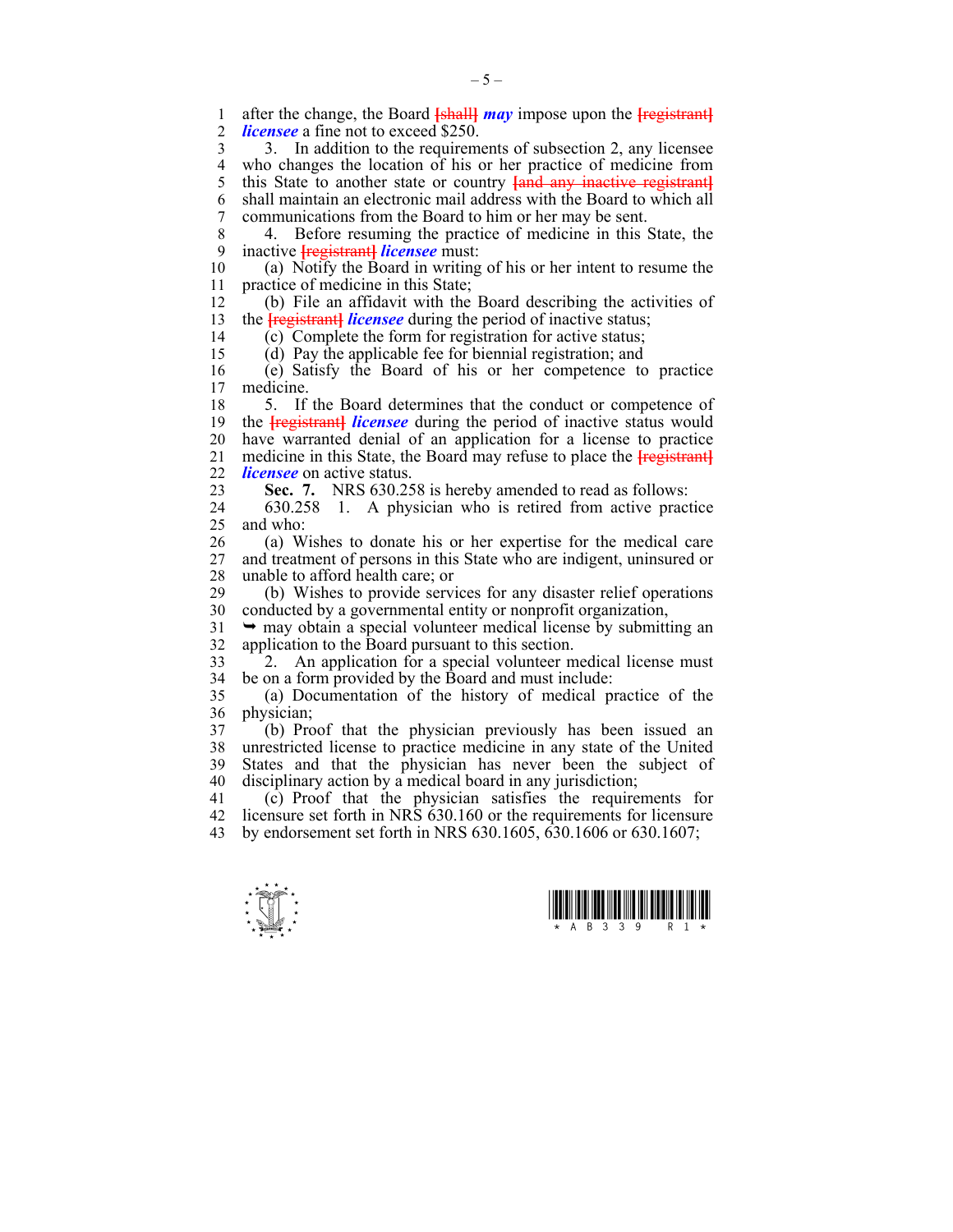1 (d) Acknowledgment that the practice of the physician under the special volunteer medical license will be exclusively devoted to 3 providing medical care:

 $\begin{pmatrix} 1 \end{pmatrix}$  To persons in this State who are indigent, uninsured or 5 unable to afford health care: or 5 unable to afford health care; or

6 (2) As part of any disaster relief operations conducted by a 7 governmental entity or nonprofit organization; and

8 (e) Acknowledgment that the physician will not receive any 9 payment or compensation, either direct or indirect, or have the 10 expectation of any payment or compensation, for providing medical 11 care under the special volunteer medical license, except for payment 12 by a medical facility at which the physician provides volunteer 13 medical services of the expenses of the physician for necessary 14 travel, continuing education, malpractice insurance or fees of the 15 State Board of Pharmacy.

16 3. If the Board finds that the application of a physician satisfies 17 the requirements of subsection 2 and that the retired physician is 18 competent to practice medicine, the Board must issue a special 19 volunteer medical license to the physician.

20 4. The initial special volunteer medical license issued pursuant 21 to this section expires 1 year after the date of issuance. The license 22 may be renewed pursuant to this section, and any license that is 23 renewed expires 2 years after the date of issuance **[**.**]** *of the renewed*  24 *license.*

25 5. The Board shall not charge a fee for:

26 (a) The review of an application for a special volunteer medical 27 license; or

28 (b) The issuance or renewal of a special volunteer medical 29 license pursuant to this section.

30 6. A physician who is issued a special volunteer medical 31 license pursuant to this section and who accepts the privilege of 32 practicing medicine in this State pursuant to the provisions of the 33 special volunteer medical license is subject to all the provisions 34 governing disciplinary action set forth in this chapter.

35 7. A physician who is issued a special volunteer medical 36 license pursuant to this section shall comply with the requirements 37 for continuing education adopted by the Board.

38 **Sec. 8.** (Deleted by amendment.)

39 **Sec. 8.5.** NRS 630.30665 is hereby amended to read as 40 follows:

41 630.30665 1. The Board shall require each holder of a license 42 to practice medicine to submit to the Board, on a form provided by 43 the Board, a report stating the number and type of surgeries 44 requiring conscious sedation, deep sedation or general anesthesia





 $-6 -$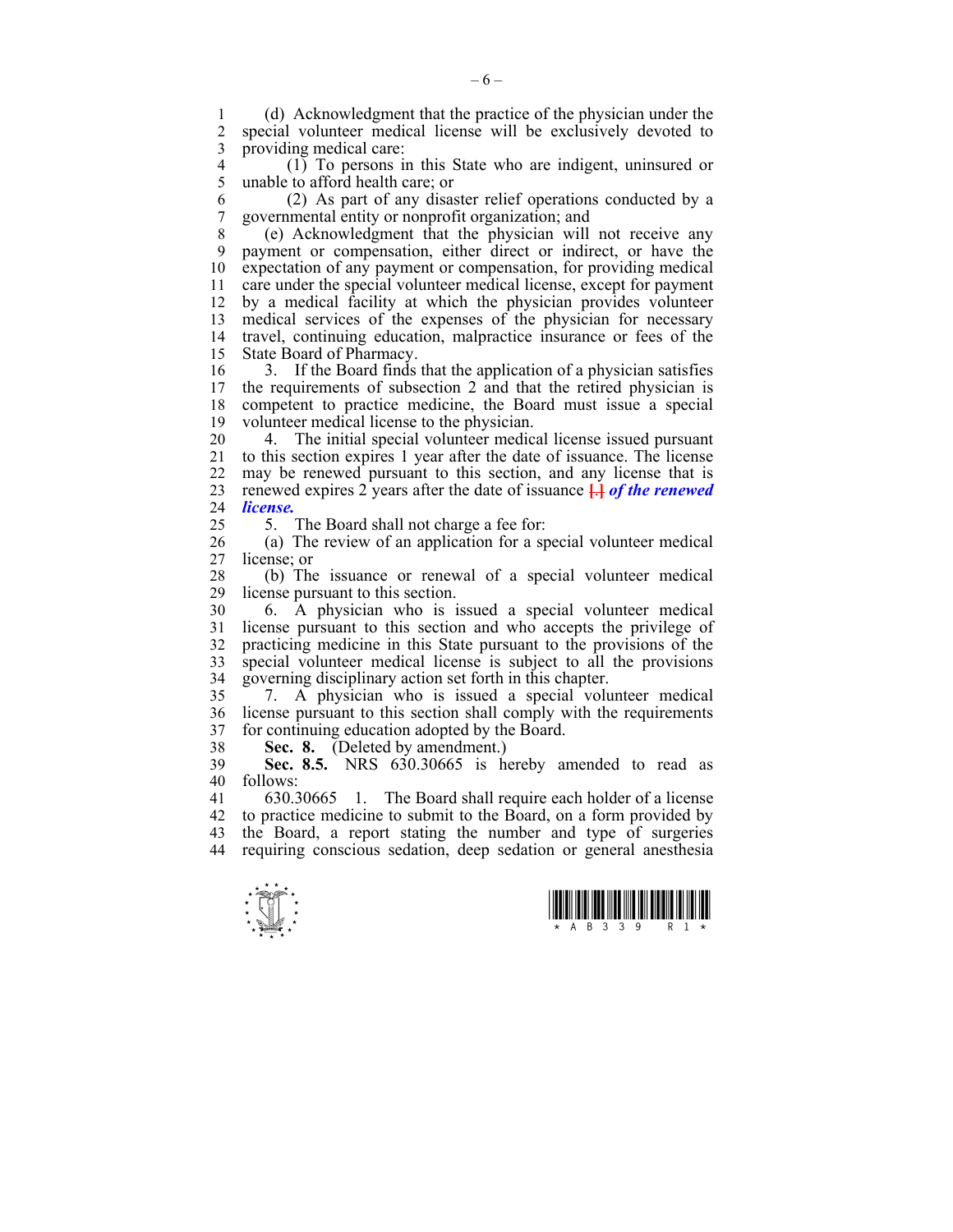1 performed by the holder of the license at his or her office or any<br>2 other facility excluding any surgical care performed other facility, excluding any surgical care performed:

3 (a) At a medical facility as that term is defined in NRS 4 449.0151; or<br>5 (b) Outsi

(b) Outside of this State.

6 2. **[**In addition to the report required pursuant to subsection 1, 7 the Board shall require each holder of a license to practice medicine 8 to submit a report to the Board concerning the occurrence of any 9 sentinel event arising from any surgery described in subsection 1. 10 The report must be submitted in the manner prescribed by the Board 11 which must be substantially similar to the manner prescribed by the 12 State Board of Health for reporting information pursuant to NRS 13 439.835. 14 - 3. Each holder of a license to practice medicine shall submit 15 the reports required pursuant to subsections 1 and 2:  $16 \quad -$  (a) At the time the holder of a license renews his or her license;

 $17$  and

18 – (b) Whether or not the holder of the license performed any

19 surgery described in subsection 1. Failure to submit a report or

20 knowingly or willfully filing false information in a report constitutes

21 grounds for initiating disciplinary action pursuant to paragraph (i) of

- 22 **subsection 1 of NRS 630.306.**
- 23 4. In addition to the reports required pursuant to subsections 4 24 and 2, the**]** *The* Board shall require each holder of a license to

25 practice medicine to submit a report to the Board concerning the 26 occurrence of any sentinel event arising from any surgery described 27 in subsection 1 within 14 days after the occurrence of the sentinel 28 event. The report must be submitted in the manner prescribed by the Board Board.

30 **[**5.**]** *3.* The Board shall:

31 (a) Collect and maintain reports received pursuant to subsections 32 1 **[**,**]** *and* 2 **[**and 4;**]** *; and*

33 (b) Ensure that the reports, and any additional documents 34 created from the reports, are protected adequately from fire, theft, 35 loss, destruction and other hazards, and from unauthorized access *.*  36 **[**; and

 $37 \left($  (e) Submit to the Division of Public and Behavioral Health a

38 copy of the report submitted pursuant to subsection 1. The Division

39 shall maintain the confidentiality of such reports in accordance with

40 subsection 6.

41 6.**]** *4.* Except as otherwise provided in NRS 239.0115, a report 42 received pursuant to subsection  $1 \frac{1}{2}$  or  $2 \frac{1}{2}$  is confidential, not 43 subject to subpoena or discovery, and not subject to inspection by 44 the general public.



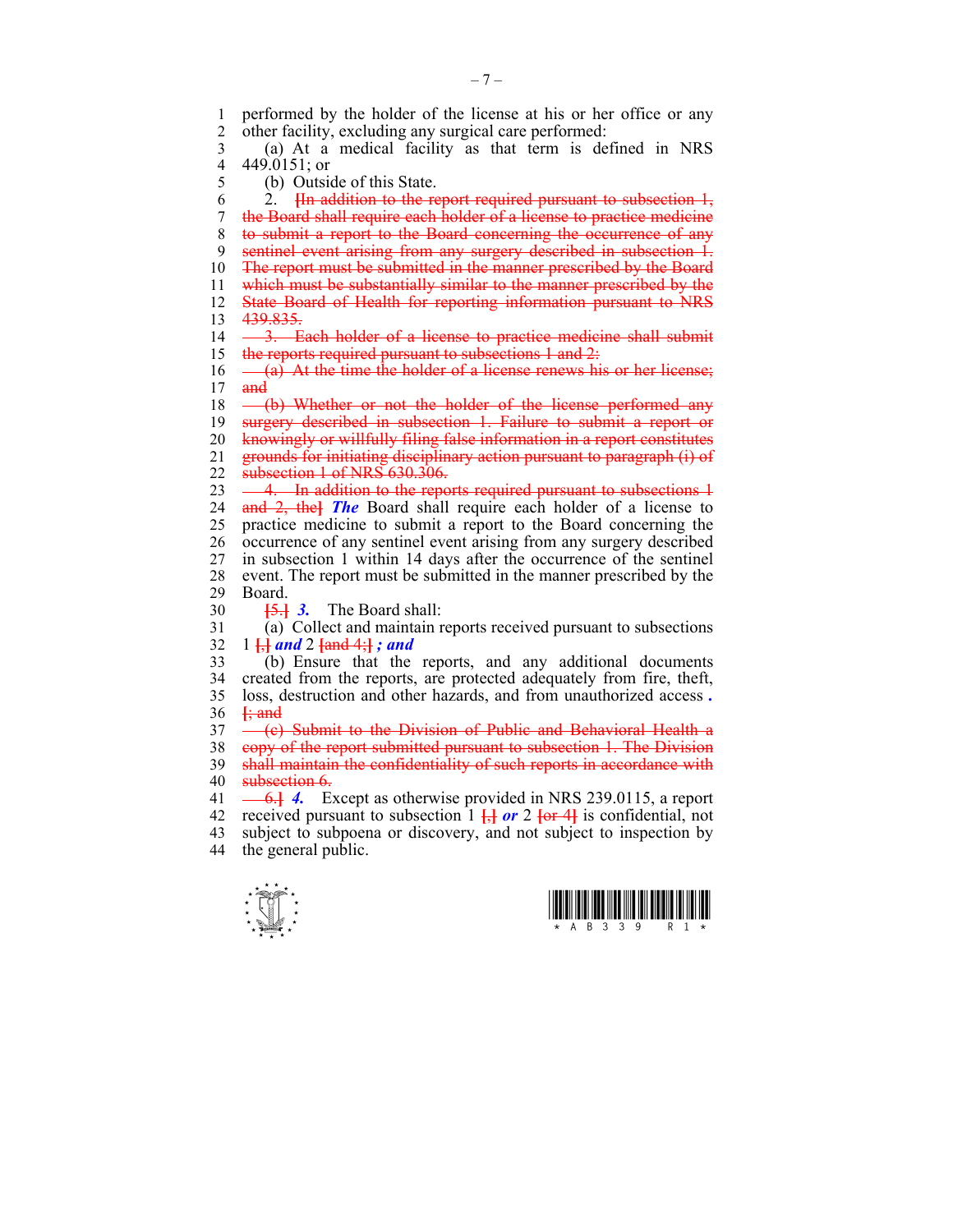1 **[**7.**]** *5.* The provisions of this section do not apply to surgical 2 care requiring only the administration of oral medication to a patient 3 to relieve the patient's anxiety or pain, if the medication is not given 4 in a dosage that is sufficient to induce in a patient a controlled state<br>5 of depressed consciousness or unconsciousness similar to general 5 of depressed consciousness or unconsciousness similar to general 6 anesthesia, deep sedation or conscious sedation.

7 **[**8.**]** *6.* In addition to any other remedy or penalty, if a holder of a license to practice medicine fails to submit a report or 9 knowingly or willfully files false information in a report submitted 10 pursuant to this section, the Board may, after providing the holder of 11 a license to practice medicine with notice and opportunity for a 12 hearing, impose against the holder of a license to practice medicine 13 an administrative penalty for each such violation. The Board shall 14 establish by regulation a sliding scale based on the severity of the 15 violation to determine the amount of the administrative penalty to be 16 imposed against the holder of the license pursuant to this subsection.<br>17 The regulations must include standards for determining the severity The regulations must include standards for determining the severity 18 of the violation and may provide for a more severe penalty for 19 multiple violations.

20 **[**9.**]** *7.* As used in this section:

21 (a) "Conscious sedation" has the meaning ascribed to it in 22 NRS 449.436.

23 (b) "Deep sedation" has the meaning ascribed to it in 24 NRS 449.437.

25 (c) "General anesthesia" has the meaning ascribed to it in 26 NRS 449.438.

27 (d) "Sentinel event" has the meaning ascribed to it in 28 NRS 439.830.<br>29 **Sec. 9.** 0

**Sec. 9.** (Deleted by amendment.)

30 **Sec. 10.** NRS 449.447 is hereby amended to read as follows:

31 449.447 1. If an office of a physician or a facility that 32 provides health care, other than a medical facility, violates the 33 provisions of NRS 449.435 to 449.448, inclusive, or the regulations 34 adopted pursuant thereto, or fails to correct a deficiency indicated in 35 a report pursuant to NRS 449.446, the Division, in accordance with 36 the regulations adopted pursuant to NRS 449.448, may take any of 37 the following actions:

38 (a) Decline to issue or renew a permit; 39 (b) Suspend or revoke a permit; or

 $40$  (c) Impose an administrative penalty of not more than \$1,000 41 per day for each violation, together with interest thereon at a rate not 42 to exceed 10 percent per annum.

43 2. The Division may review a report submitted pursuant to 44 NRS **[**630.30665 or**]** 633.524 to determine whether an office of a 45 physician or a facility is in violation of the provisions of